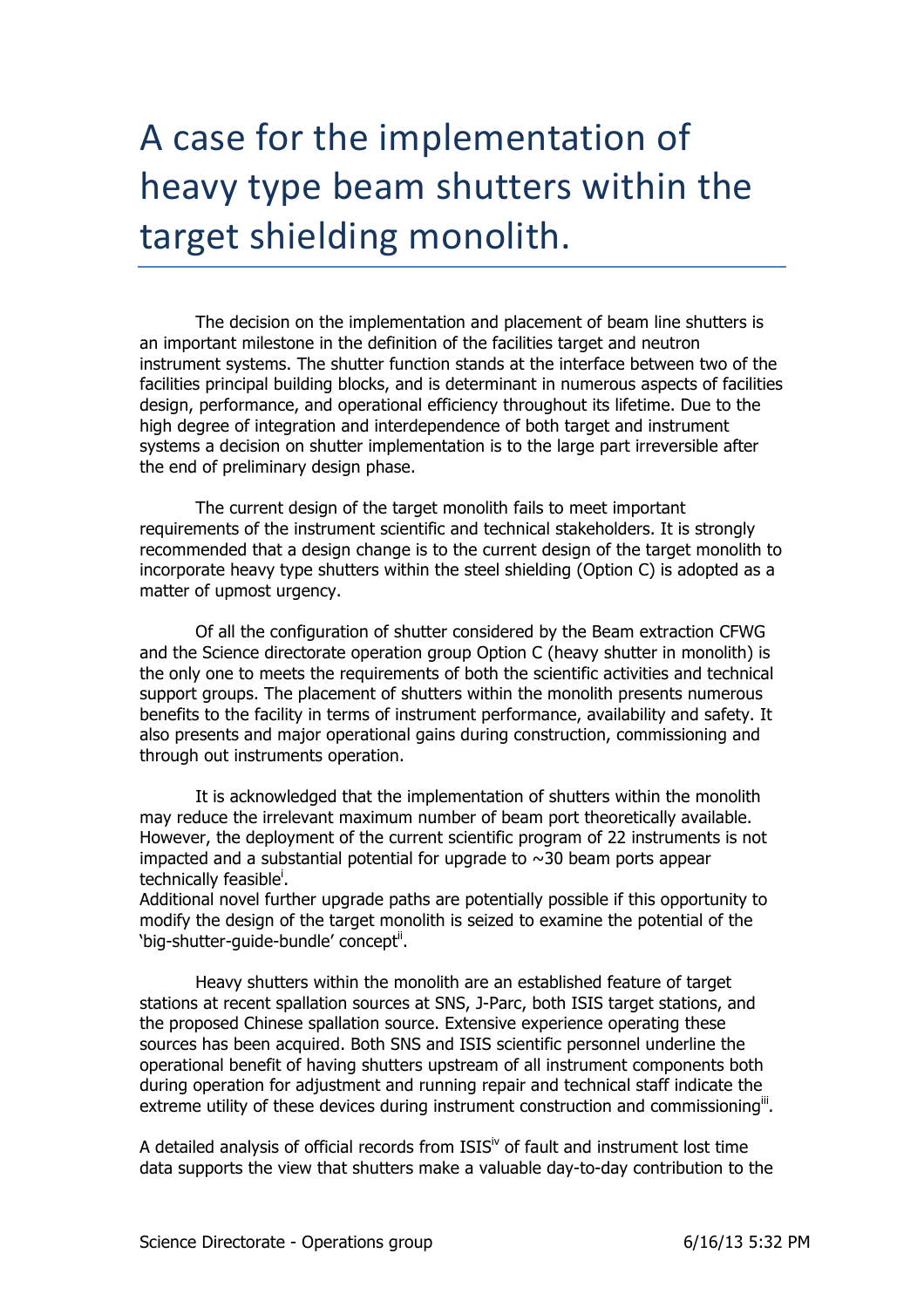safe and efficient operation of instrument beam lines and significantly increase the availability and thus scientific output of the facility. The disadvantage of in-monolith shutters at spallation sources in terms of increased complexity and target maintenance requirements are known and successfully managed at current facilities. The choice of the target geometry increases the complexity of the engineering challenge but it should not prove a showstopper.

'Option E' heavy shutters - exterior to the monolith in downstream position, is currently the option supported by the target group. This design, which is common at reactor based neutron sources, places the shutter away from the source reducing its negative impact on instrument performance.

Despite the apparent attractiveness of this proposal from an instrument performance standpoint, its implementation is poorly adapted to the constraints of a high power spallation source. The placement the shutter out in the instrument hall posses a number of problems, of lateral shielding notably and on an operational level hindering instrument installation, complicating and extending commissioning activities.

However, its most serious disadvantage is that by placing instrument components upstream of the shutter, access is denied to them for the duration of the neutron production cycle of up to 100days. The serviceability of the instrument is drastically reduced and the consequences of critical component failures in are drastically increased with instrument out of operation potentially for months at a time.

The best current estimations of instrument reliability, predict that such faults will occur on 7 to 10 instruments per year with the potential loss of 100's of days of lost beam time.

The presence of shutters positioned upstream permits the optimisation of the instrument operation strategies to changing requirements and to mitigate losses in breakdown situations by shutting beams or extending source shutdowns on a caseby-case basis. This increase operational flexibility is employed at existing facilities to maximize availability and will certainly be key to meeting the ESSs challenging target of beam days delivered to the scientific community.

Summing up, In-monolith shutters (option C) represents the solution best able to meet the requirements of the majority of stakeholders, support the instrument activities, and contribute to the achievement of the facilities goals. It increases the operational flexibility of response in the case of instrument failure, permits the optimisation of operating schedules and facilitates instrument construction. The utility and value to the facility has been demonstrated at existing spallation sources. The cost is equivalent to the other solutions considered and the technical risks are known and low.

It is recommended that shutters (option C) be adopted as a design change to the target monolith.